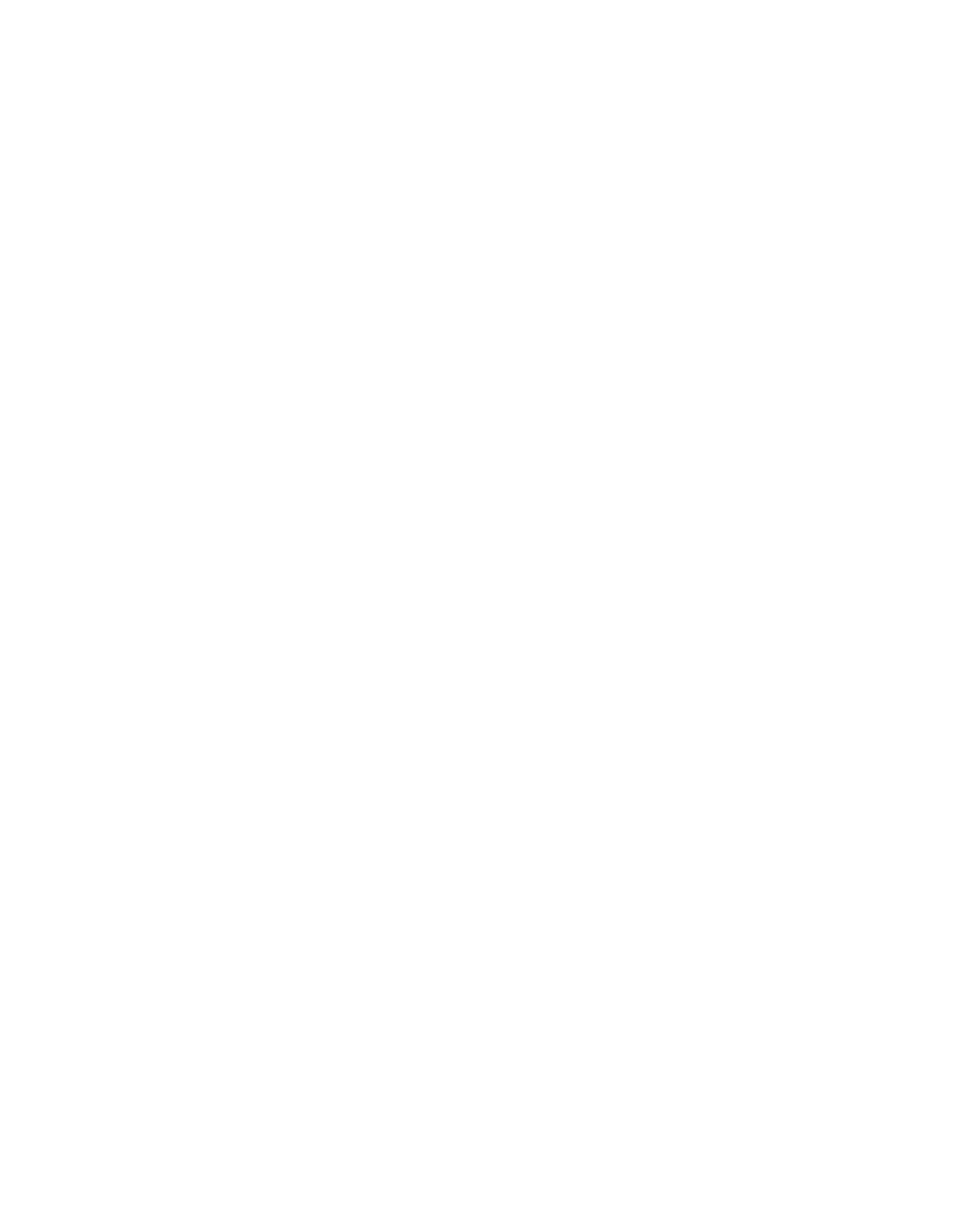# INDEPENDENT STATE OF PAPUA NEW GUINEA.



Chapter 16.

# *Migration Act* **1978***.*

### **ARRANGEMENT OF SECTIONS.**

- 1. Compliance with Constitutional requirements.
- 2. Interpretation.
- "Administrator" "authorized person" "child" "conveyance" "dependant" "entry" "entry permit" "holder" "member of the crew" "officer" "passenger" "passport" "person in charge" "precincts of the port" "proclaimed port" "refugee" "relocation centre" "repealed Act" "removal order" "this Act" "vessel" 3. Prohibition on entry without entry permit.
- 4. Issue of entry permit.
- 5. Conditions of entry.
- 6. Cancellation of entry permit and Committee of Review.
- 7. Unlawful presence in country.
- 8. Power to refuse entry.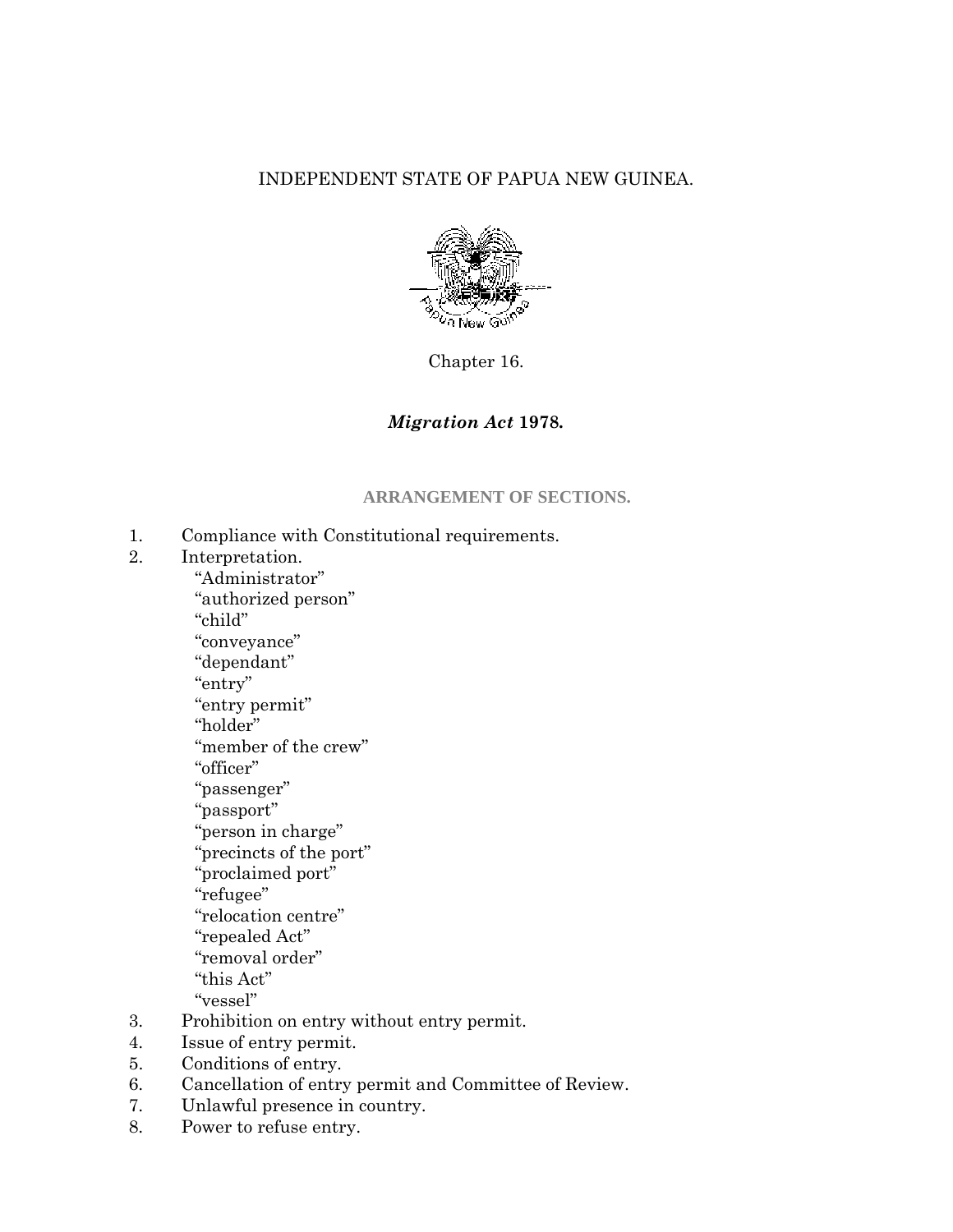- 9. Duties of persons arriving in country.
- 10. Prevention of unlawful presence.
- 11. Power to interrogate.
- 12. Removal orders.
- 13. Power to detain and remove persons from country.
- 14. Liability for expenses.
- 15. Duties of persons in charge of conveyances.
- 15A. Minister may determine non-citizen to be refugee.
- 15B. Relocation centres.
- 15C. Direction to reside in relocation centre.
- 15D. Control and management of relocation centres.
- 16. Offences.
- 17. Evidence.
- 18. Burden of proof.
- 19. No appeal against decision of Minister, etc.
- 20. Exemptions.
- 21. Repatriation.
- 22. Minister to report to the Parliament.
- 23. Regulations.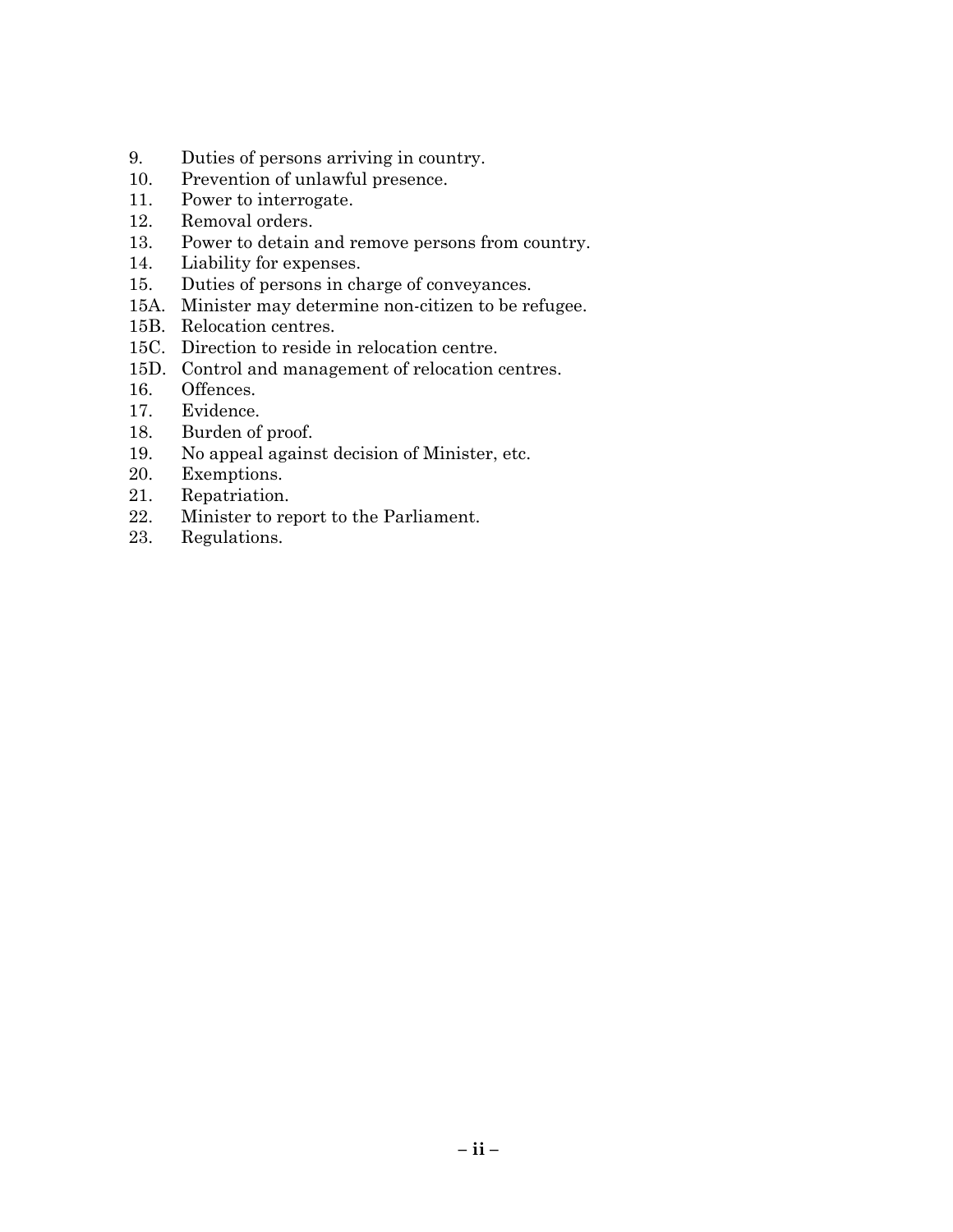# **INDEPENDENT STATE OF PAPUA NEW GUINEA.**



AN ACT

entitled

# *Migration Act* **1978***,*

Being an Act to repeal and re-enact the law relating to entry into the country.

### **1. COMPLIANCE WITH CONSTITUTIONAL REQUIREMENTS.**

 $(1)^{1}$  <sup>2</sup>This Act, to the extent that it regulates or restricts a right or freedom referred to in Subdivision III.3.C (*qualified rights*) of the *Constitution*, namely–

- (*a*) the freedom from arbitrary search and entry conferred by Section 44 of the *Constitution*; and
- (*b*) the right to privacy conferred by Section 49 of the *Constitution*; and
- (*c*) the right to liberty of the person conferred by Section 42 of the *Constitution*,

is a law that is made for the purpose of giving effect to the public interest in public order and public welfare.

(2) For the purposes of Section 41 of the *Organic Law on Provincial Governments and Local-level Governments*, it is declared that this law relates to a matter of national interest.

### **2. INTERPRETATION.**

 $\overline{a}$ 

In this Act, unless the contrary intention appears–

<sup>3</sup>**"Administrator"** means the Administrator of a relocation centre appointed under Section 15D;

<sup>1</sup> Section 1(1) amended by *Migration Amendment) Act* 1989 (No. 10 of 1989), s2.

<sup>&</sup>lt;sup>2</sup> Section 1(1) amended by *Migration Amendment*) *Act* 1989 (No. 10 of 1989), s2.

<sup>3</sup> Section 2 (definition of "Administrator") inserted by *Migration (Amendment) Act* 1989 (No. 10 of 1989), s3(a).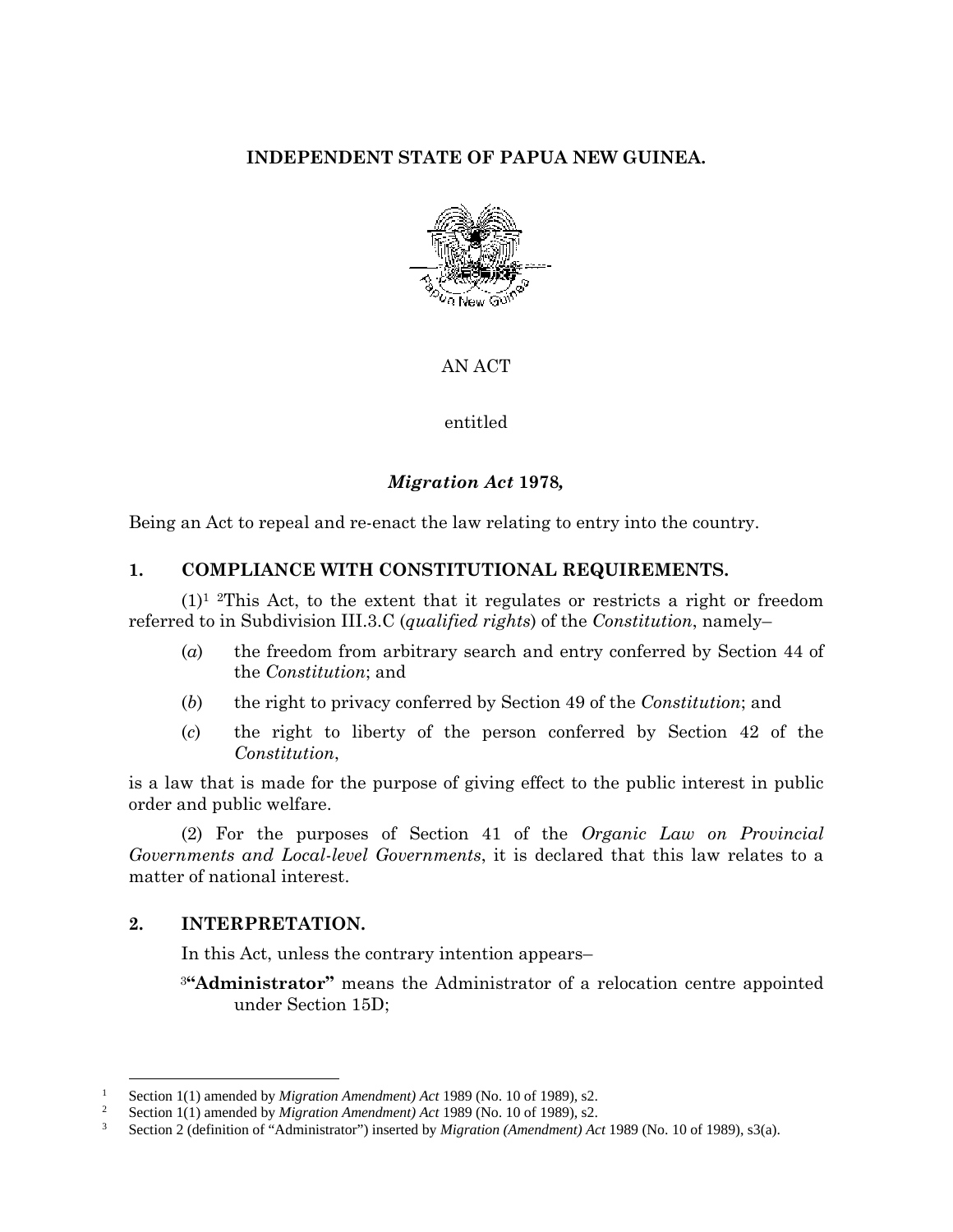- **"authorized person"** means the person authorized by the Minister or Departmental Head to exercise a power or discharge a duty or function under this Act;
- **"child"** includes a step child and lawfully adopted child;
- **"conveyance"** means a vessel, aircraft and any other conveyance capable of being used to convey persons;
- **"dependant"** means, in relation to a person, the spouse of that person, not living apart from that person under a decree of court or a deed of separation, and an unmarried child of that person under the age of 16 years;

**"entry"** means–

- (*a*) in the case of a person arriving in the country by sea or air at a proclaimed port–leaving the precincts of that port; and
- (*b*) in the case of any other arrival in the country–entry into the country by land, sea or air,

but does not include an entry–

- (*c*) made for the purposes of complying with this Act; or
- (*d*) expressly or impliedly sanctioned by an officer for the purposes of an enquiry or detention under this Act;

**"entry permit"** means an entry permit issued under Section 4–

- (*a*) which has not expired, been cancelled or become invalid; and
- (*b*) which was not obtained or issued in consequence of fraud or misrepresentation or the concealment or non-disclosure, whether intentional or inadvertent, of a material fact or circumstance;
- **"holder"** means, in relation to an entry permit, a person permitted by that entry permit to enter the country;
- **"member of the crew"** means a person employed in the working of a conveyance;

**"officer"** means–

- (*a*) the Departmental Head; or
- (*b*) an officer employed in the Migration and Citizenship Division of the Department; or
- (*c*) an officer for the purposes of the *Customs Act 1951*; or
- (*d*) a District Officer; or
- (*e*) a commissioned officer of the Police Force; or
- (*f*) a person authorized by the Minister to perform consular duties on behalf of the State outside the country;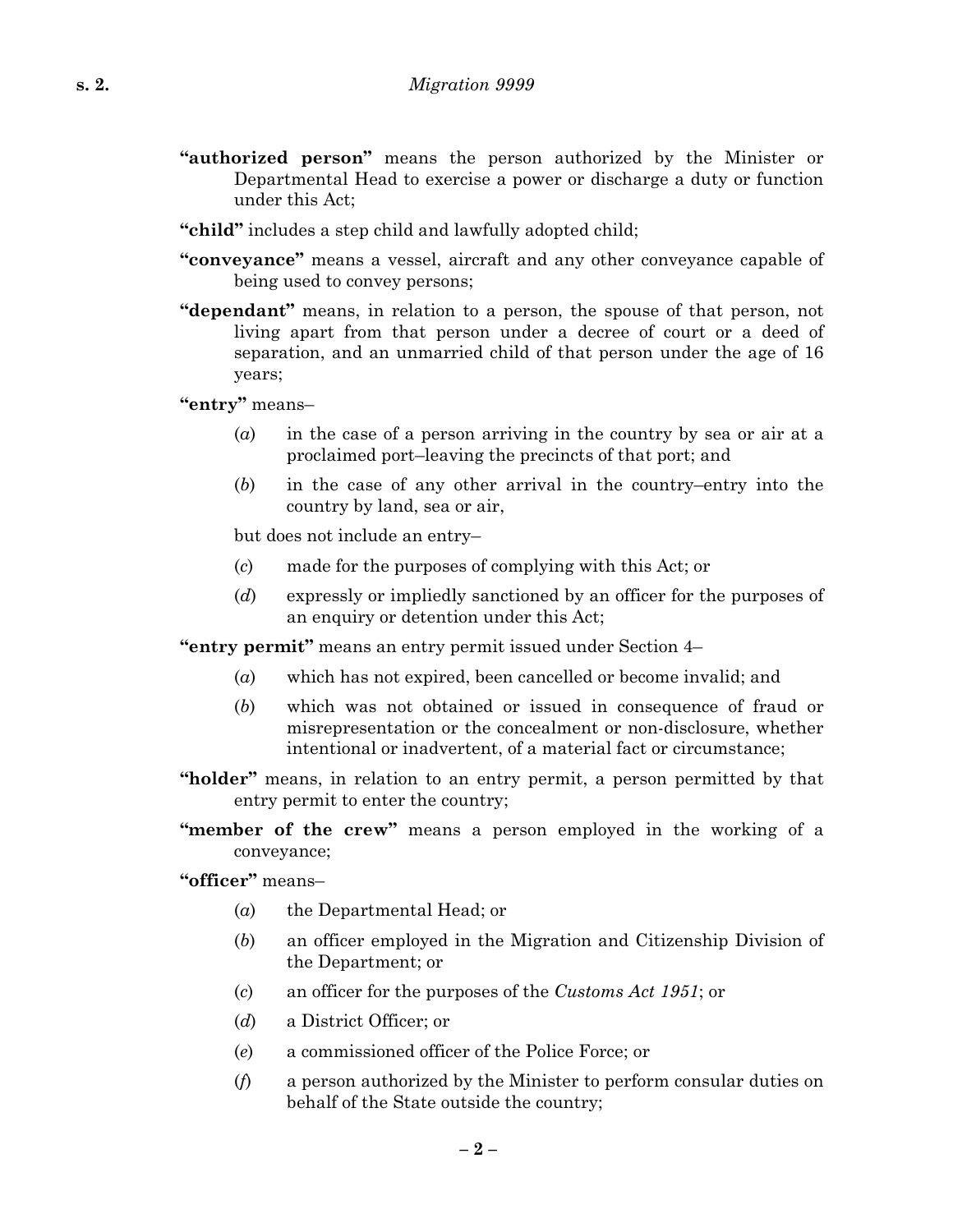- **"passenger"** means a person carried in a conveyance, other than a member of the crew;
- **"passport"** includes a document of identity issued from official sources, whether inside or outside the country, and having the characteristics of a passport;

**"person in charge"** means–

- (*a*) in relation to a vessel–the master or person (except a pilot) having for the time being control or charge; and
- (*b*) in relation to an aircraft–the pilot; and
- (*c*) in the case of any other conveyance–the person having for the time being control or charge;

**"precincts of the port"** means that part of the port at which customs and immigration formalities are conducted;

**"proclaimed port"** means–

- (*a*) an aerodrome or a port within the meaning of the *Customs Act 1951*; or
- (*b*) any place proclaimed by the Minister by notice in the National Gazette to be a proclaimed port;

<sup>4</sup>**"refugee"** means a non-citizen–

- (*a*) permitted to remain in Papua New Guinea pending his settlement elsewhere; or
- (*b*) determined by the Minister to be a refugee;
- <sup>5</sup>**"relocation centre"** means a place declared to be a relocation centre under Section 15B:

**"repealed Act"** means the Act specified in Schedule 1;

**"removal order"** means an order made under Section 12(1);

**"this Act"** includes the regulations;

 $\overline{a}$ 

**"vessel"** includes a ship or boat or other description of craft used in navigation.

#### **3. PROHIBITION ON ENTRY WITHOUT ENTRY PERMIT.**

6No person, other than a citizen, shall enter the country unless–

(*a*) he is the holder of an entry permit; or

<sup>&</sup>lt;sup>4</sup> Section 2 (definition of "refugee") inserted by *Migration (Amendment) Act* 1989 (No. 10 of 1989), s3(b).<br><sup>5</sup> Section 2 (definition of "releastion centre") inserted by *Migration (Amendment) Act* 1989 (No. 10 of 1989

<sup>&</sup>lt;sup>5</sup> Section 2 (definition of "relocation centre") inserted by *Migration (Amendment) Act* 1989 (No. 10 of 1989), s3(b).

<sup>6</sup> Section 3 repealed and replaced by *Migration (Amendment) Act* 1996 (No. 15 of 1996), s1.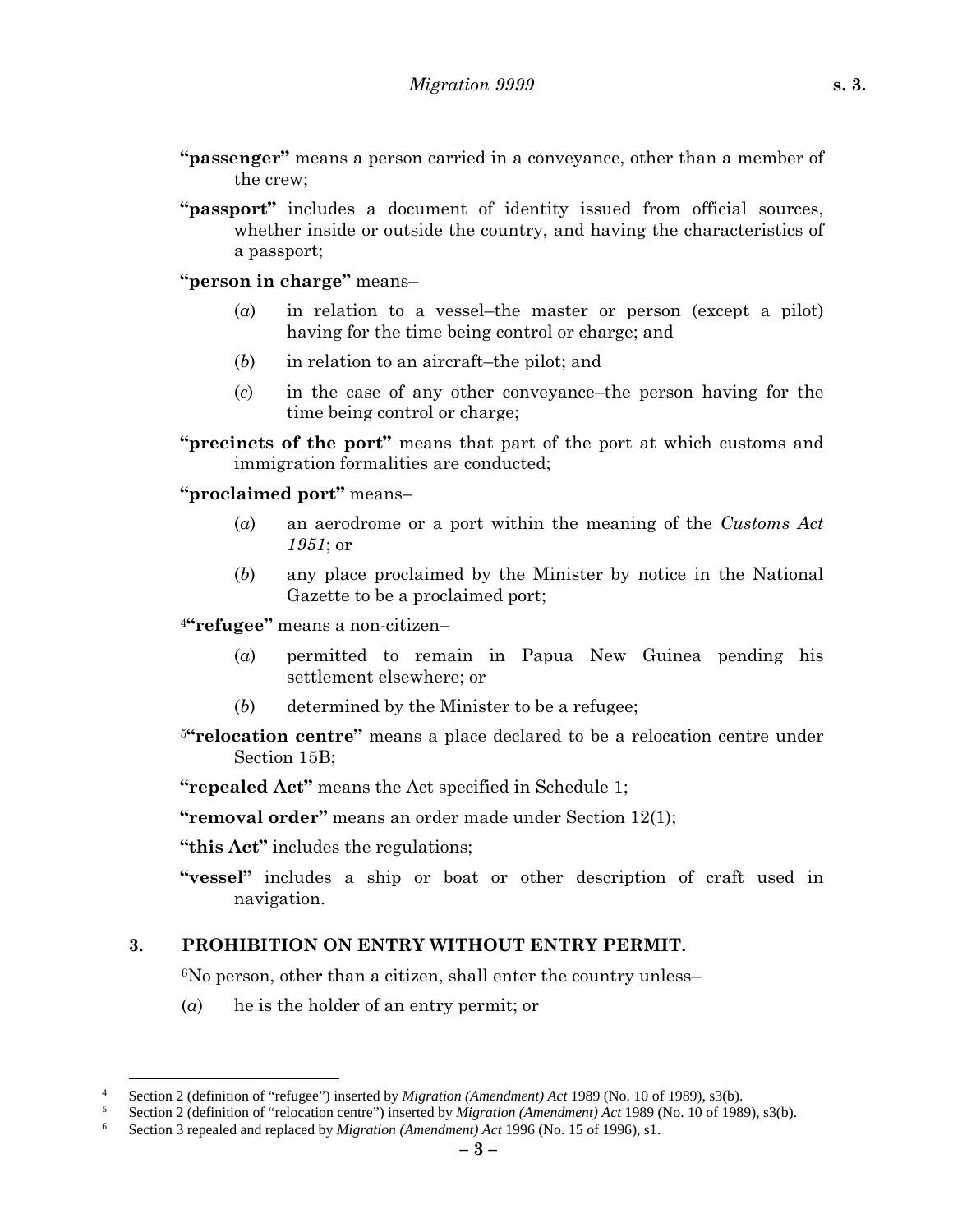(*b*) he is a person, or a member of a class or description of persons, exempted by the Minister under Section 20 from the requirement to hold an entry permit.

### **4. ISSUE OF ENTRY PERMIT.**

(1) A person seeking an entry permit shall apply for it in the prescribed manner.

(2) An officer or authorized person, on receipt of an application made under Subsection (1), may issue an entry permit.

(3) An entry permit may be issued to a person before he has entered the country or after he has entered the country.

### **5. CONDITIONS OF ENTRY.**

An officer or authorized person may–

- (*a*) issue an entry permit subject to conditions; and
- (*b*) during the currency of an entry permit–
	- (i) make it subject to conditions; and
	- (ii) vary or cancel conditions to which it is subject.

# **6. CANCELLATION OF ENTRY PERMIT AND COMMITTEE OF REVIEW.**

(1) The Minister may cancel an entry permit by written notice under his hand served on the holder of the permit personally or by registered post.

(2) Subject to Subsection (8), where a notice served under Subsection (1) relates to an entry permit issued for a period of more than six months, the person on whom the notice was served may, within seven days of the receipt of the notice, by written application to the Minister, request that the cancellation of the entry permit be reviewed by a Committee of Review.

(3) On the receipt of an application made under Subsection (2), the Minister shall inform the Prime Minister of the application and the Prime Minister shall, as soon as practicable, appoint a Committee of Review, consisting of three Ministers, to consider the application.

(4) On the appointment of a Committee of Review under Subsection (3), the Minister shall submit to the Committee the application and all information relevant to the applicant, his entry and stay in the country, and the reasons for the cancellation of his entry permit.

(5) After considering the application and information submitted to it under Subsection (4), and after making any inquiries or investigations it considers necessary, the Committee of Review shall confirm the cancellation of the entry permit or recommend that its cancellation be revoked.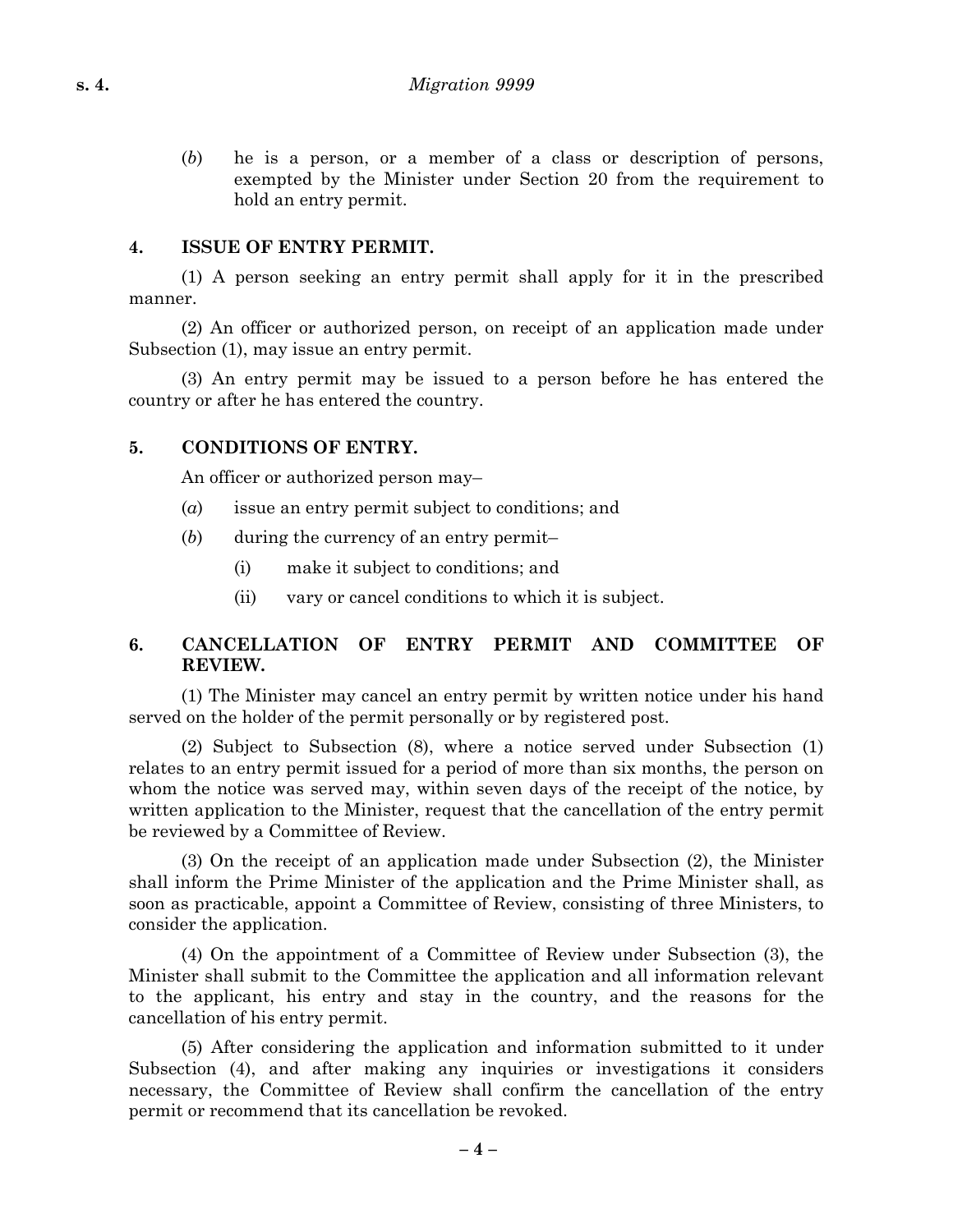(6) A Committee of Review may recommend that the revocation of a cancellation of an entry permit be subject to conditions.

(7) A Committee of Review shall report its recommendations to the Minister who shall take all such action as may be necessary to implement those recommendations.

(8) Where the Minister in a notice served under Subsection (1) states that the cancellation of the entry permit is for a breach of a condition imposed following a recommendation made in accordance with Subsection (6), the person on whom the notice is served shall have no right to apply to have the cancellation reviewed under Subsection (2).

#### **7. UNLAWFUL PRESENCE IN COUNTRY.**

(1) Subject to Subsection (2), the presence of a person, other than a citizen, in the country, is unlawful if–

- (*a*) he is not the holder of an entry permit; or
- (*b*) he evaded an officer for the purposes of entering the country.

(2) The presence of a person in the country is not unlawful if he is leaving the country in accordance with Section 9(3).

#### **8. POWER TO REFUSE ENTRY.**

(1) Notwithstanding the possession of an entry permit, a person other than a citizen may, on arrival at the country or on reporting to an officer in accordance with Section 9(1), be refused entry if–

- (*a*) he is unable to satisfy an officer that he has the means to support himself, and any accompanying dependant during his proposed stay in the country; or
- (*b*) he is, in the opinion of an officer, suffering–
	- (i) from a mental illness; or
	- (ii) from a disease which would make his presence in the country a danger to the community; or
- (*c*) he refuses to submit to a medical examination after being required to do so under Subsection (2); or
- (*d*) he is not in possession of a valid passport.

(2) An officer may, for the purposes of forming an opinion under Subsection (1)(b), require a person seeking to enter the country to submit himself to a medical examination by a medical practitioner, or detain him for that purpose.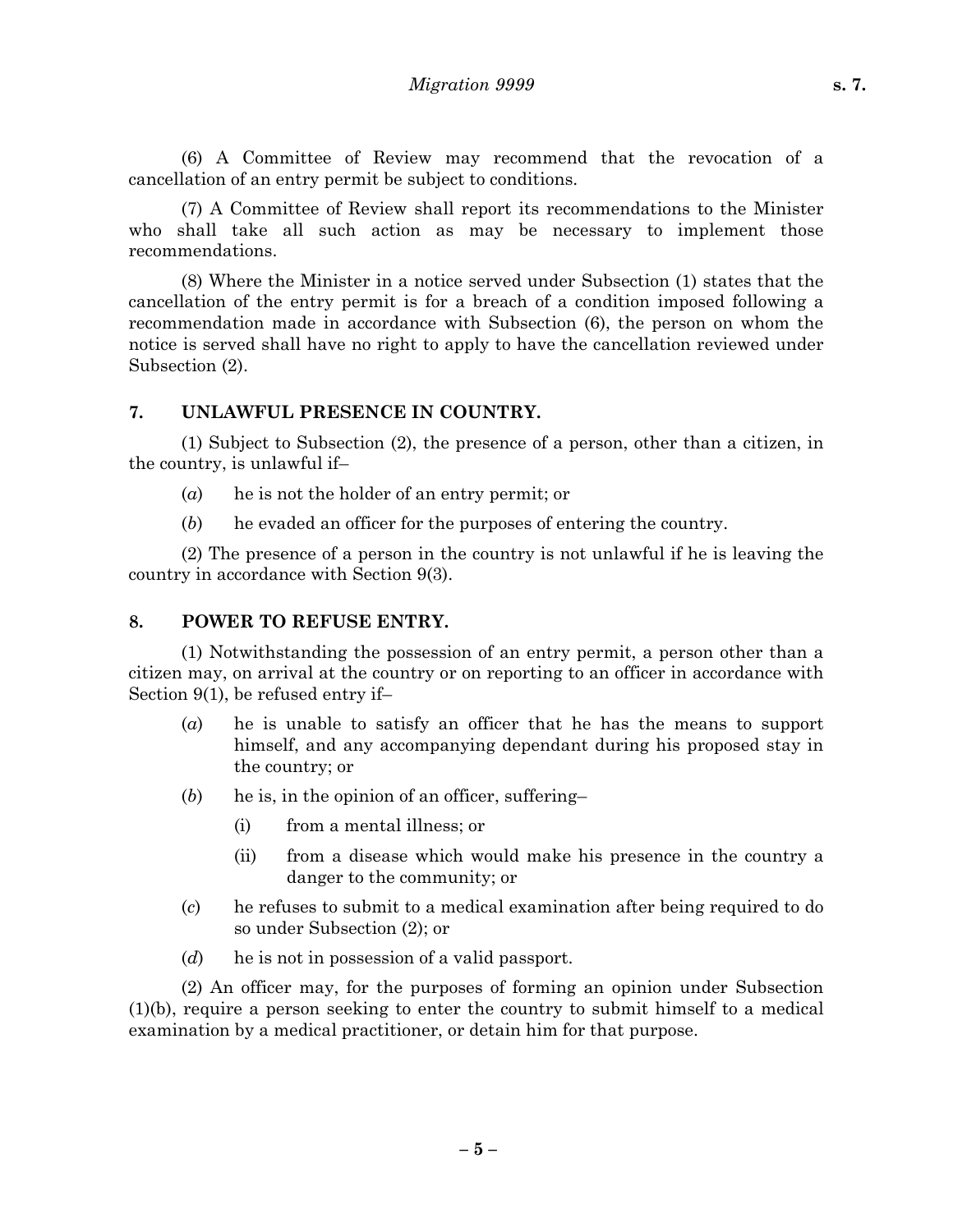# **9. DUTIES OF PERSONS ARRIVING IN COUNTRY.**

(1) A person arriving at a proclaimed port from another country and seeking to enter the country shall appear before an officer.

(2) A person appearing before an officer in accordance with Subsection (1) shall give to that officer any information the officer may require.

(3) A person refused permission to enter the country after appearing before an officer in accordance with Subsection (1)–

- (*a*) if he arrived by vessel and is still aboard the vessel–shall not disembark; or
- (*b*) if he arrived by vessel and disembarked for the purpose of appearing before the officer–
	- (i) shall return to the vessel; or
	- (ii) if the vessel has sailed–
		- (A) shall not depart from the precincts of the port except to a place approved by an officer; and
		- (B) shall leave the country by the first available means in accordance with any instructions given by an officer.

(4) A person refused permission to enter the country after appearing before an officer in accordance with Subsection (1)–

- (*a*) if he arrived by aircraft–shall return to the aircraft; or
- (*b*) if he arrived by aircraft and the aircraft has departed or there is not room on it for him–
	- (i) shall not depart from the precincts of the port except to a place approved by an officer; and
	- (ii) shall leave the country by the first available means in accordance with any instructions given by an officer.

# **10. PREVENTION OF UNLAWFUL PRESENCE.**

(1) An officer shall prevent a person from entering or remaining in the country in contravention of this Act.

(2) Where a person has entered or remained in the country in contravention of this Act, an officer shall–

- (*a*) return that person to the conveyance in which he arrived in the country and keep him there until its departure from the country; or
- (*b*) obtain a removal order in respect of that person; or
- (*c*) arrest that person and keep him in custody pending his prosecution under this Act.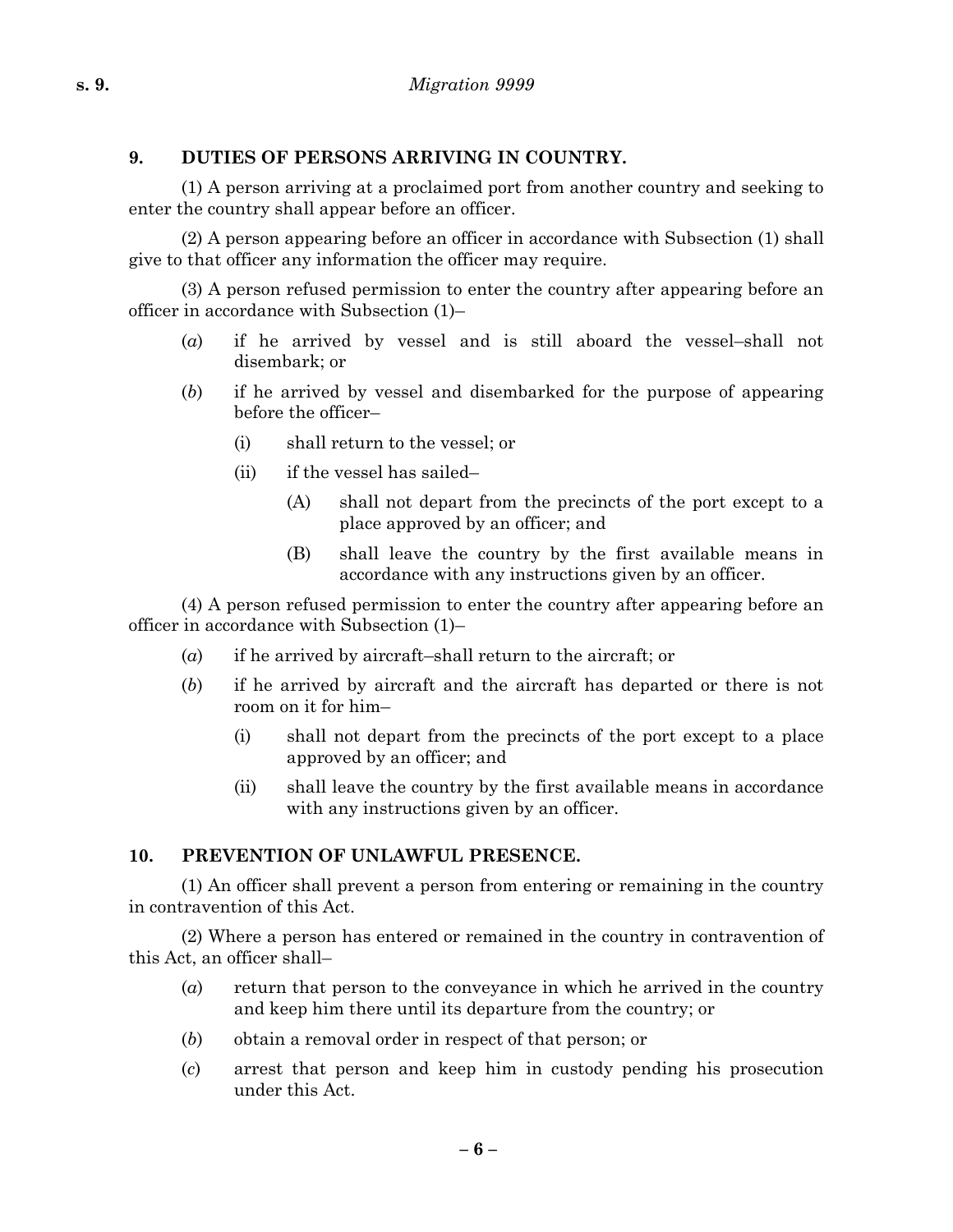### **11. POWER TO INTERROGATE.**

(1) An officer may interrogate a person whose presence in the country he reasonably believes to be unlawful.

(2) A person interrogated by an officer acting in accordance with Subsection (1) shall–

- (*a*) fully and truthfully answer all questions put to him which tend, directly or indirectly, to establish his identity, nationality or occupation; and
- (*b*) disclose and produce to the officer all documents in his possession or under his control relating to those matters.

(3) All answers given or documents produced in accordance with Subsection (2) shall be admissible in evidence in proceedings under this Act against the person making or producing them.

# **12. REMOVAL ORDERS.**

(1) The Minister may order the removal from the country of–

- (*a*) a person whose presence in the country is unlawful; and
- (*b*) at the further discretion of the Minister–any dependants of such a person.

(2) A removal order shall–

- (*a*) be served on the person to be removed; and
- (*b*) state a period from the date of service within which the person or dependants to be removed shall be removed or shall remove himself or themselves from the country.
- (3) The Minister may vary or revoke a removal order.

# **13. POWER TO DETAIN AND REMOVE PERSONS FROM COUNTRY.**

(1) The Minister may order that a person against whom a removal order has been made be detained in custody until arrangements can be made for his removal from the country.

(2) A person against whom a removal order has been made may–

- (*a*) if he has not removed himself from the country within the period stated in the order; or
- (*b*) if he is being detained in accordance with an order made under Subsection (1),

be placed on board a suitable conveyance by an officer, and may be detained in that conveyance until it leaves the country.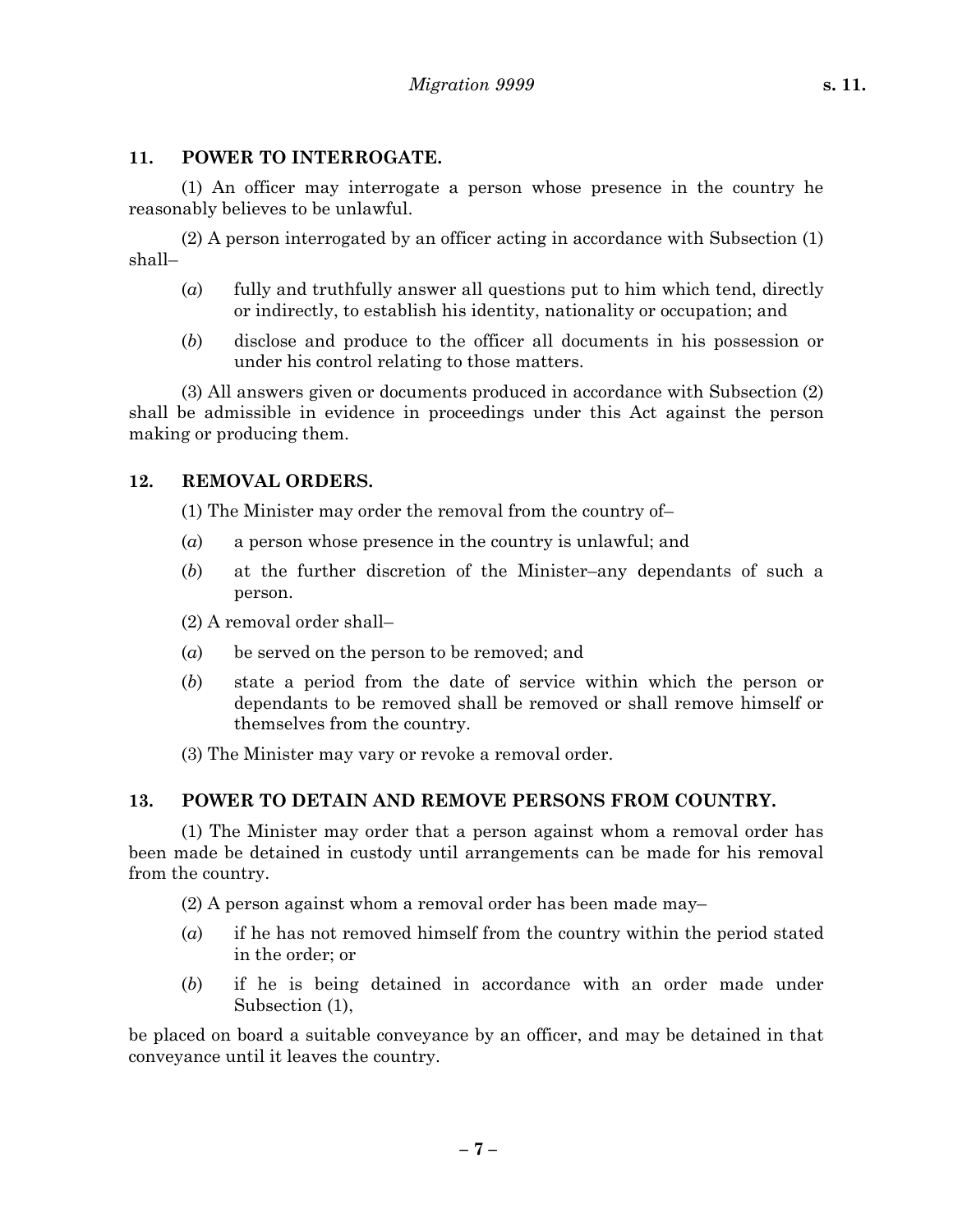(3) A person against whom a removal order has been made may be removed to any country which is under an obligation to receive him or to any country to which he consents to be removed if the government of that country agrees to receive him.

(4) A person in charge of a conveyance going to a country to which a person is to be removed shall receive that person on board and on proper payment being made convey him to that country and give him accommodation and maintenance during the passage.

(5) Subject to Section 14, the cost of the passage, accommodation and maintenance provided in accordance with Subsection (4) shall be paid by the person removed and the Minister may apply money or property of the person removed in payment of the whole or part of that cost, or if the Minister thinks fit, the whole or part of the cost shall be borne by the State.

# **14. LIABILITY FOR EXPENSES.**

- (1) Where a person–
- (*a*) enters the country in contravention of this Act; or
- (*b*) is refused entry to the country under the provisions of this Act,

the person in charge, the owner, and his agent, of the conveyance in which that person came to the country shall be jointly and severally liable to pay to the State the expenses incurred by the State in connection with the care, maintenance and accommodation of that person and his passage from the country.

(2) The Minister may direct that the whole or a part of the expenses referred to in Subsection (1) shall be borne by the State.

# **15. DUTIES OF PERSONS IN CHARGE OF CONVEYANCES.**

A person in charge of a conveyance arriving in the country from another country shall–

- (*a*) in the case of a ship or aircraft arriving at a proclaimed port–prevent disembarkation from the conveyance until disembarkation has been authorized by an officer; and
- (*b*) inform an officer if he knows or has reasonable cause to believe, that in respect of a person on board, that person's presence in the country would be unlawful, and prevent that person from disembarking unless permitted by an officer; and
- (*c*) prevent, with such reasonable force as may be necessary, the disembarkation of–
	- (i) a person who has been given into his custody under Section 13(4); or
	- (ii) a person in respect of whom a removal order is in force; or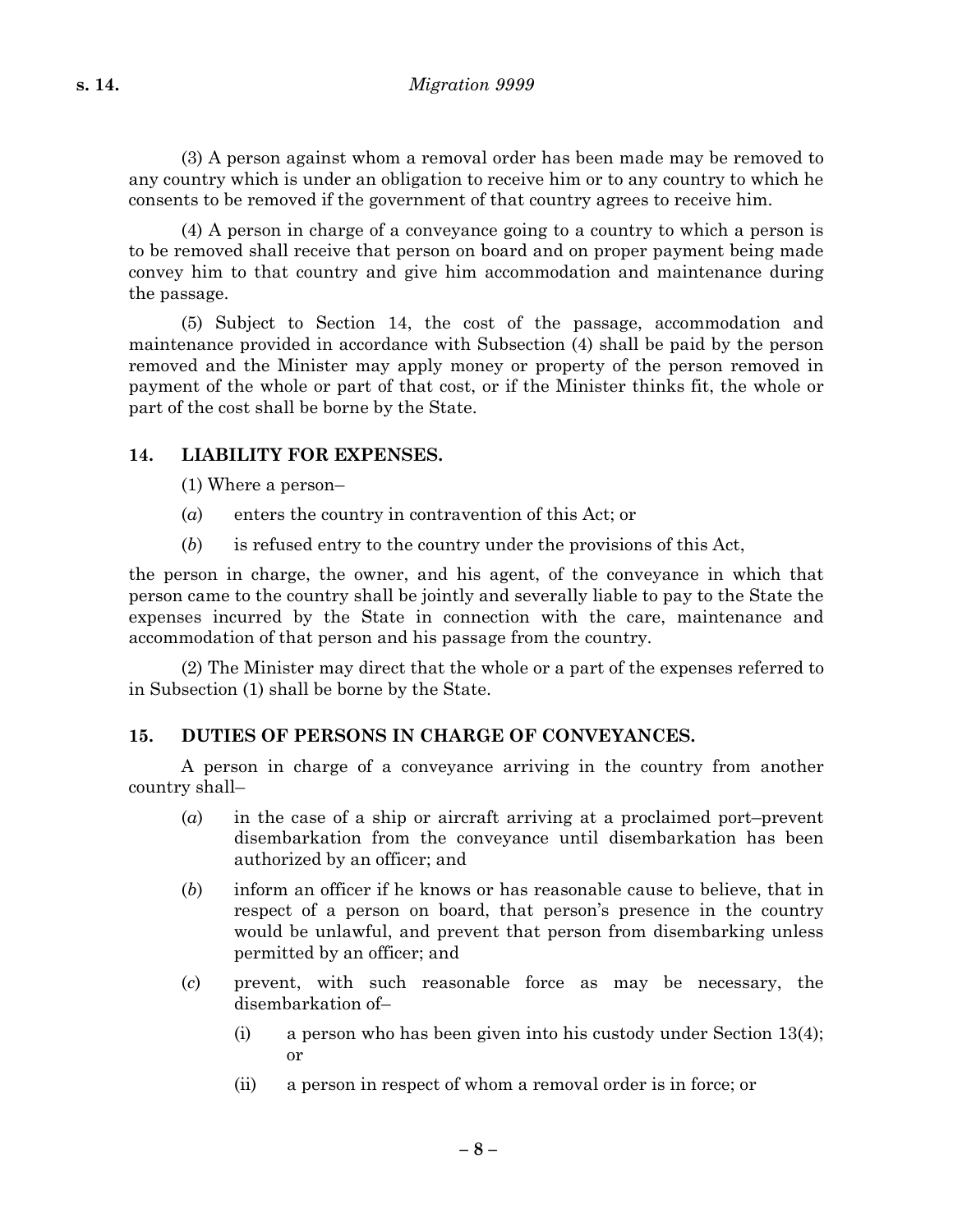(iii) a person whose presence in the country would to his knowledge be unlawful.

#### **15A. MINISTER MAY DETERMINE NON-CITIZEN TO BE REFUGEE.**

7The Minister may determine a non-citizen to be a refugee for the purposes of this Act.

### **15B. RELOCATION CENTRES.**

8The Minister may, by notice in the National Gazette, declare a place to be a relocation centre for the accommodation of a refugee or a non-citizen who claims to be a refugee.

### **15C. DIRECTION TO RESIDE IN RELOCATION CENTRE.**

9(1) The Minister may, by instrument in writing, direct a refugee or class of refugees or non-citizen claiming to be a refugee to reside in a relocation centre.

(2) A direction under Subsection (1) is sufficient authority for a police officer to detain and take into custody the refugee or class of refugees or non-citizen claiming to be a refugee specified in the order for the purpose of taking that refugee or class of refugees or non-citizen claiming to be a refugee to a relocation centre and keeping that refugee or class of refugees or non-citizen claiming to be a refugee in that relocation centre.

(3) A police officer acting under a direction under Subsection (1) may use such force as is reasonably necessary for the purpose of taking a person to a relocation centre.

#### **15D. CONTROL AND MANAGEMENT OF RELOCATION CENTRES.**

 $10(1)$  The Minister may appoint an officer to be the Administrator of a relocation centre.

(2) The Administrator shall have–

- (*a*) the control and management of a relocation centre; and
- (*b*) the services of officers for the purpose of managing a relocation centre.

#### **16. OFFENCES.**

 $\overline{a}$ 

- (1) A person who–
- (*a*) enters or remains in the country in contravention of this Act; or

<sup>7</sup> Section 15A inserted by *Migration (Amendment) Act* 1989 (No. 10 of 1989), s4.

<sup>8</sup> Section 15B inserted by *Migration (Amendment) Act* 1989 (No. 10 of 1989), s5.

<sup>9</sup> Section 15C inserted by *Migration (Amendment) Act* 1989 (No. 10 of 1989), s6.

<sup>10</sup> Section 15D inserted by *Migration (Amendment) Act* 1989 (No. 10 of 1989), s7.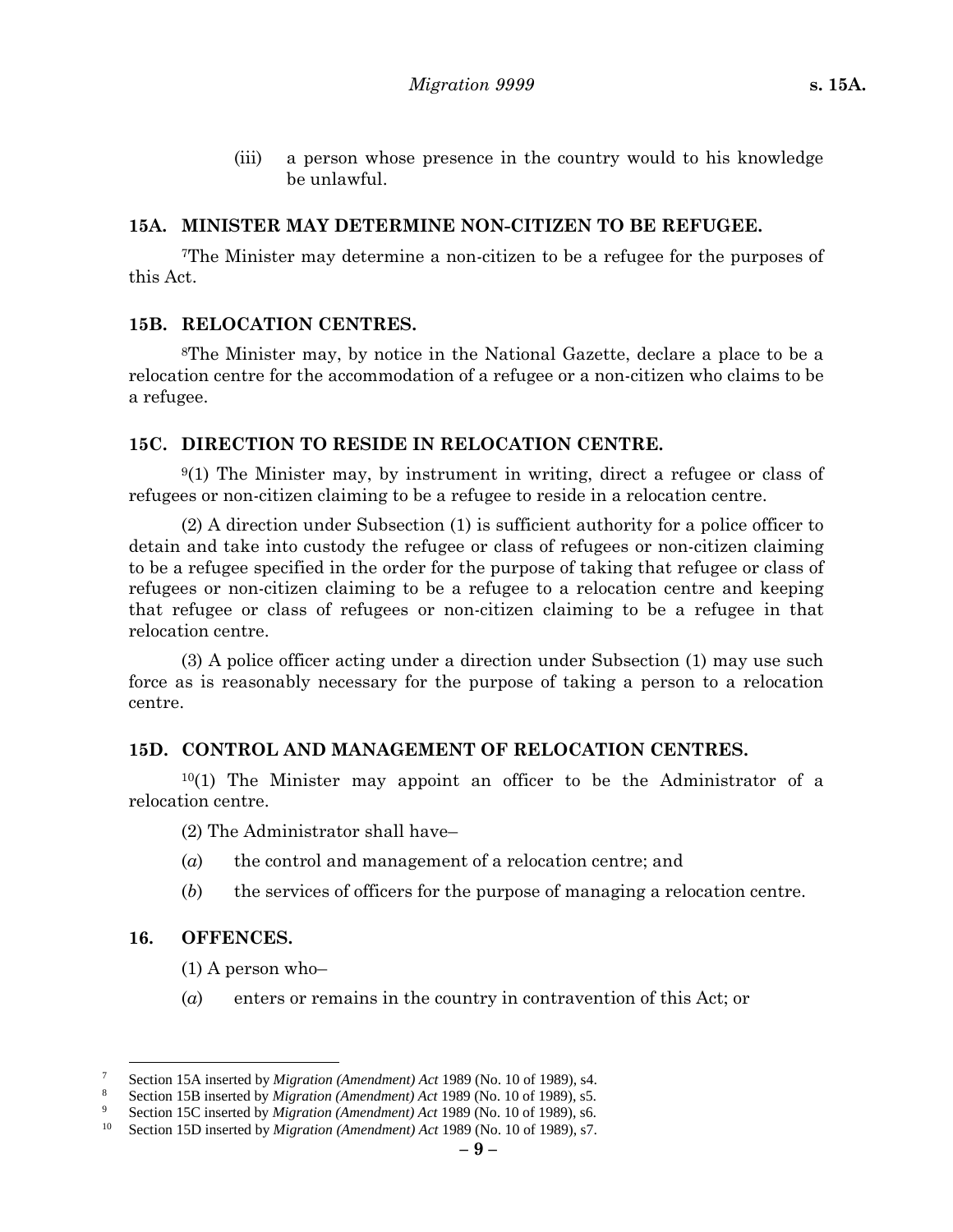- (*b*) aids or abets or incites a person to enter or remain in the country in contravention of this Act; or
- (*c*) harbours a person whom he knows or has reasonable grounds for believing is acting or has acted in contravention of this Act; or
- (*d*) disobeys or disregards an obligation imposed on him under or by virtue of this Act; or
- (*e*) makes or causes to be made a false return, false statement, false representation, or wilfully withholds any relevant fact or information in connection with an obligation imposed on him under or by virtue of this Act; or
- (*f*) resists or obstructs, actively or passively, an authorized person, officer or other person exercising a duty under this Act; or
- (*g*) wilfully and without lawful excuse hinders or obstructs the removal of a person from the country in accordance with this Act; or
- (*h*) gives, sells or lends a passport, or entry permit to another person in order that it may be used in contravention of this or any other Act; or
- (*i*) uses for any purpose a passport or entry permit issued to another person; or
- (*j*) makes or causes to be made a false declaration for the purpose of obtaining an entry permit for himself or any other person; or
- (*k*) without lawful authority has in his possession or uses a forged, unlawfully altered, or irregular passport or entry permit or a passport or entry permit in which an endorsement has been forged or unlawfully altered; or
- $(l)^{11}$  hinders or obstructs a police officer acting in pursuance of a direction under Section 15C(1),

is guilty of an offence.

(2) An officer may order a person in charge of a conveyance who is charged with an offence under this Act not to remove his conveyance from the country until the charge has been heard or determined and the fine (if any) has been paid.

#### **17. EVIDENCE.**

 $\overline{a}$ 

A copy of a removal order purporting to be signed by the Minister shall be prima facie evidence of its contents.

Penalty: 12A fine not exceeding K5,000.00 or imprisonment for a term not exceeding six months.

<sup>11</sup> Section 16(1)(l) inserted by *Migration (Amendment) Act* 1989 (No. 10 of 1989), s8.

<sup>12</sup> Section 16(1): Penalty clause amended by *Migration (Amendment) Act* 1996 (No. 15 of 1996), s2.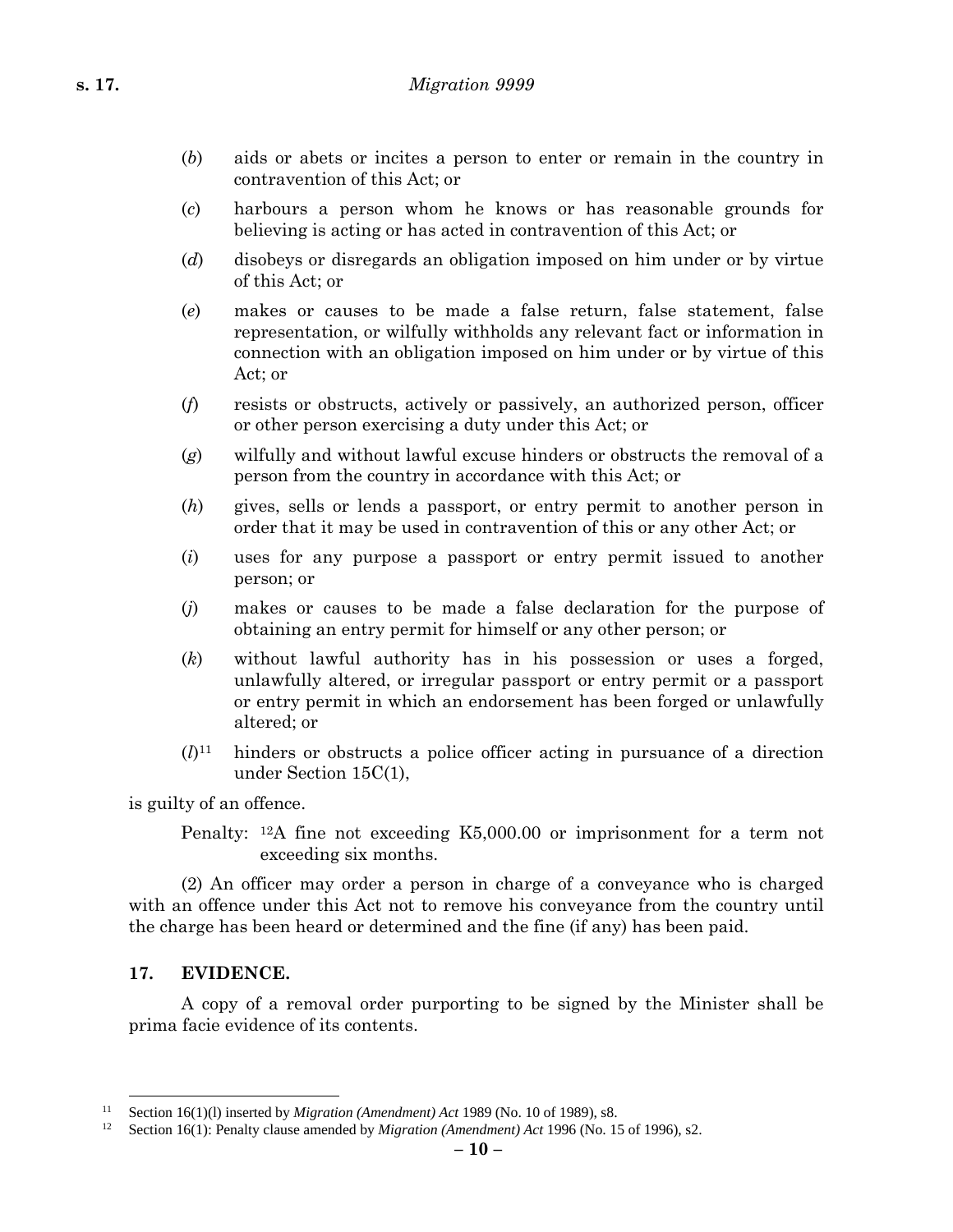### **18. BURDEN OF PROOF.**

In proceedings under this Act the burden of proof shall lie, where the question in issue is–

- (*a*) whether a person is or is not a citizen–on the person contending that the person is a citizen; and
- (*b*) whether there is or is not an entry permit in force in respect of a person–on the person contending the existence of the entry permit; and
- (*c*) whether or not an exemption from a provision of this Act is applicable– on the person contending the applicability of the exemption; and
- (*d*) whether a person is or is not in possession of a passport–on the person contending the possession.

### **19. NO APPEAL AGAINST DECISION OF MINISTER, ETC.**

(1) Without limiting the generality of Subsection (2), the expression **"review or challenge"** in that subsection includes–

- (*a*) a writ of certiorari, prohibition or mandamus or other form of prerogative writ, or other writ, order or process in the nature of such a writ; or
- (*b*) proceedings by way of appeal or for a writ, order or process referred to in Paragraph (a) (including proceedings for an order nisi or to show cause why relief should not be granted).

(2) An act, proposed act or decision of the Minister relating to the grant or cancellation of an entry permit or to the removal of a person from the country, or any decision of a Committee of Review under Section 6, is not open to review or challenge in any court on any ground.

#### **20. EXEMPTIONS.**

The Minister may, by instrument under his hand, exempt–

- (*a*) a person or a class or description of persons; or
- (*b*) a conveyance or class or description of conveyance,

either absolutely or conditionally, from all or any of the provisions of this Act.

#### **21. REPATRIATION.**

If the Minister is satisfied that a person, other than a citizen–

- (*a*) is destitute, infirm or mentally incapable; and
- (*b*) is unable to pay the cost of his passage and of the passage of any dependant to the country of his birth or citizenship or to a country, the government of which is prepared to receive him and any dependant; and
- (*c*) is willing to be repatriated,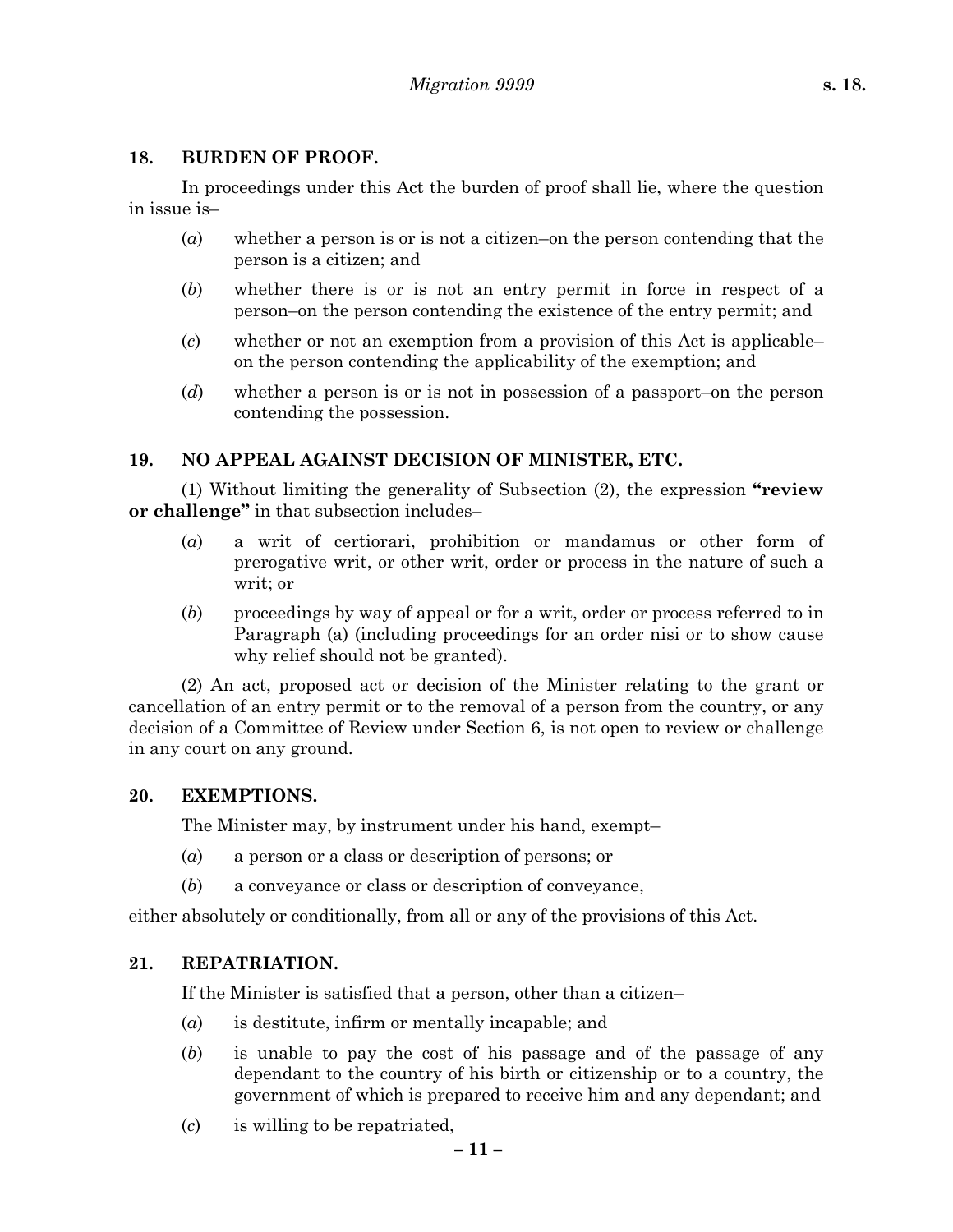he may authorize the repatriation of the person and any dependant at the expense of the State, subject to any conditions he thinks fit to impose.

# **22. MINISTER TO REPORT TO THE PARLIAMENT.**

The Minister shall, at least once in every period of six months, give to the Parliament a report stating–

- (*a*) the number of entry permits cancelled by him during the period to which the report relates and brief details of the reasons for the cancellation; and
- (*b*) the number of persons removed from the country during the period to which the report relates and brief details of the reasons for the removals; and
- (*c*) the number of persons repatriated by him during the period to which the report relates and brief details of the reasons for the repatriations.

# **23. REGULATIONS.**

<sup>13</sup>The Head of State, acting on advice, may make regulations not inconsistent with this Act, prescribing all matters that by this Act are required or permitted to be prescribed or that are necessary or convenient to be prescribed for carrying out or giving effect to this Act and in particular for the purposes of prescribing–

- (*a*) the forms to be used for the purposes of this Act; and
- (*b*) the deposit or security to be made or given in respect of a person seeking to enter or remain in the country; and
- (*c*) the returns which the person in charge, the owner or his agent, of a conveyance entering or leaving the country from or for another country shall give in respect of the members of the crew and passengers on board that conveyance; and
- (*ca*) fees for services performed under this Act by authorized persons, whether those services are performed within or outside Papua New Guinea, and making provision for exemption from the payment of such fees; and
- (*d*)14 penalties of fines not exceeding K5,000.00 or imprisonment for a term not exceeding six months for offences against the regulations; and
- (*e*)15 rules and procedures for the proper management and operation of relocation centres; and
- (*f*)16 authority to an Administrator to issue written instructions concerning procedures in a relocation centre.

 $\overline{a}$ 

<sup>&</sup>lt;sup>13</sup> Section 23 amended by No. 15 of 1982.

<sup>14</sup> Section 23(d) amended by *Migration (Amendment) Act* 1996 (No. 15 of 1996), s3.

<sup>15</sup> Section 23(e) inserted by *Migration (Amendment) Act* 1989 (No. 10 of 1989), s9.